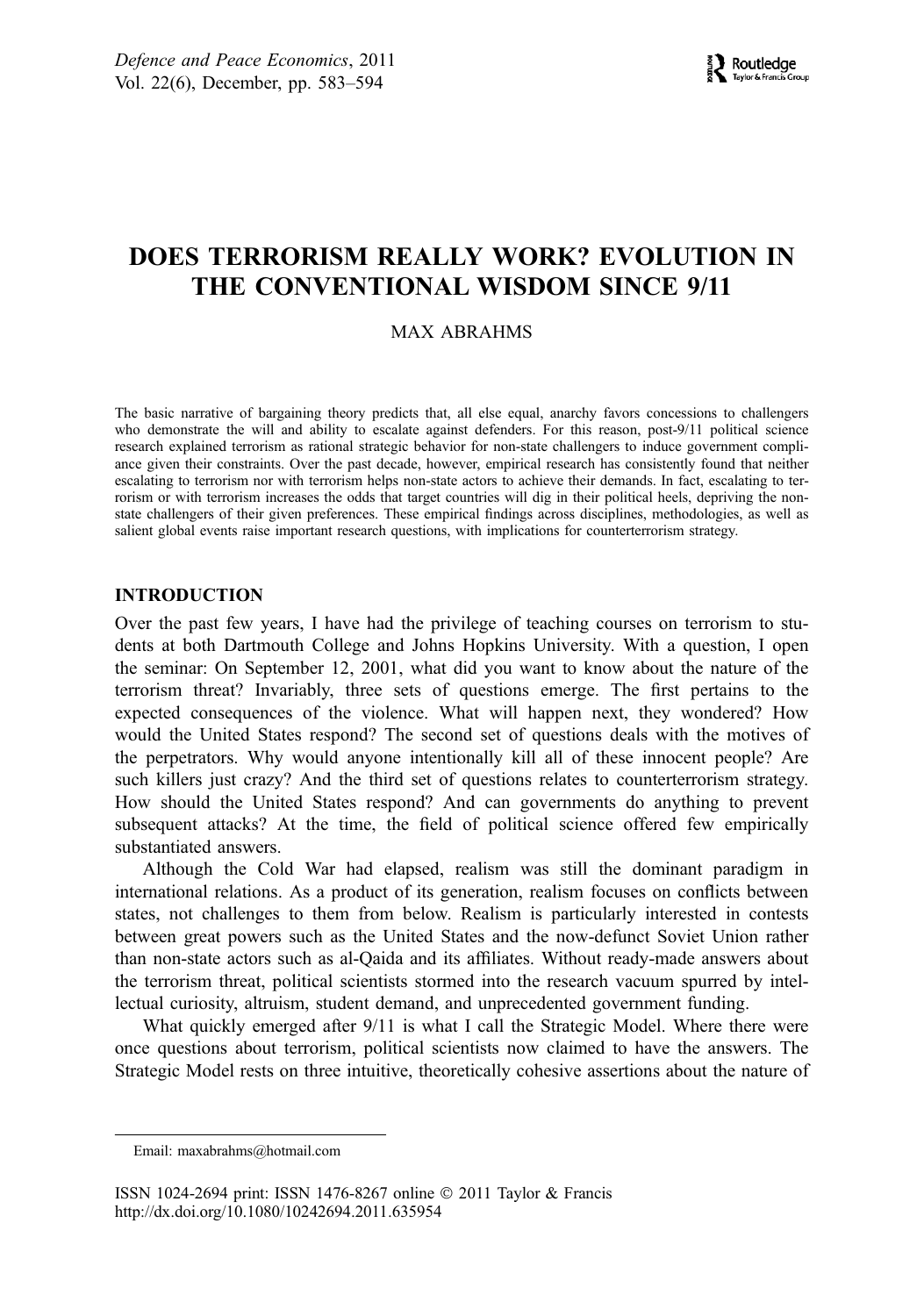the terrorism threat. First, political scientists posited that governments respond to terrorism by making concessions to the perpetrators in order to spare their populations additional pain. Second, political scientists theorized that the aggrieved must turn to terrorism for precisely this reason—its tactical effectiveness in coercing government compliance. And third, political scientists concluded that the key to counterterrorism is thus to divest terrorism of its political utility relative to that of nonviolence with peace processes, democracy promotion, or a strict no-concessions policy in the face of terrorism. Clearly, the Strategic Model is predicated on its first premise—that terrorism is indeed an effective tactic for pressuring governments into appeasing terrorist demands. For this reason, a flurry of post-9/11 research has focused on determining whether terrorism is a winning political tactic.

This study illuminates this question in three main sections. In the first, I underscore the core premise of the Strategic Model that terrorism is an effective instrument of coercion. In this section, I explain why proponents of the Strategic Model believe this premise to be true based on their understanding of bargaining theory, which highlights the strategic utility of escalation under anarchy. In the second section, I present the countervailing empirical evidence. Across disciplines and methodologies, I reveal how studies are consistently finding that terrorism does not actually promote government concessions. In fact, the evidence shows that rather than complying with the demands, target countries tend to dig in their political heels, especially as the level of terrorist violence rises. In the third section, I explore some research and policy implications given the mounting body of evidence that terrorism is counterproductive for coercing government accommodation. Together, the analysis will reveal that the Strategic Model is stronger theoretically than empirically, inviting additional research on the motives of terrorists and the optimal way to combat them.

## Intellectual Basis of the Strategic Model

The intellectual basis of the Strategic Model hails from bargaining theory—perhaps the most productive research program in international relations since the 1960s. Like realism, bargaining theory has traditionally focused on violence between states instead of the actions of non-state actors. Since Schelling (1960, 1966), bargaining theorists (e.g., Byman and Waxman, 2002, 10; Baldwin, 2000, 104; George, 1993, 7; Howes, 2009, Introduction; Kinsella and Russett, 2002, 1047; and Slantchev, 2005, 533) have emphasized that violence is strategic behavior which helps challenger states to coerce target countries into accommodating their demands. The presumed relationship between escalation and compliance is monotonic, Lake (2010) remarks: "As a general rule, the greater the violence threatened or inflicted by A (the coercer), the more likely B (the target) is to comply with A's demand." Escalating to violence, but especially with violence is believed to help challenger states pressure compliance by enhancing the credibility of their threats under anarchy, in two broad ways. At their heart are Schelling's pioneering ideas on how escalation signals to the defender that the challenger is both willing and able to inflict physical costs for noncompliance.

First, bargaining theory highlights how escalation adds credibility to threats by signaling that the challenger is resolved. In the 1960s, Schelling (1960, 1966) famously theorized that states possess private information about their commitment to winning a dispute. Because fighting is costly, escalation separates bluffers from the truly committed. The most obvious costly signal is in blood and treasure; by depleting finite human and financial resources, warfare incurs "sunk costs" even for the triumphant. Fighting also jeopardizes challenger states by "leaving something to chance" since escalation requires them to cede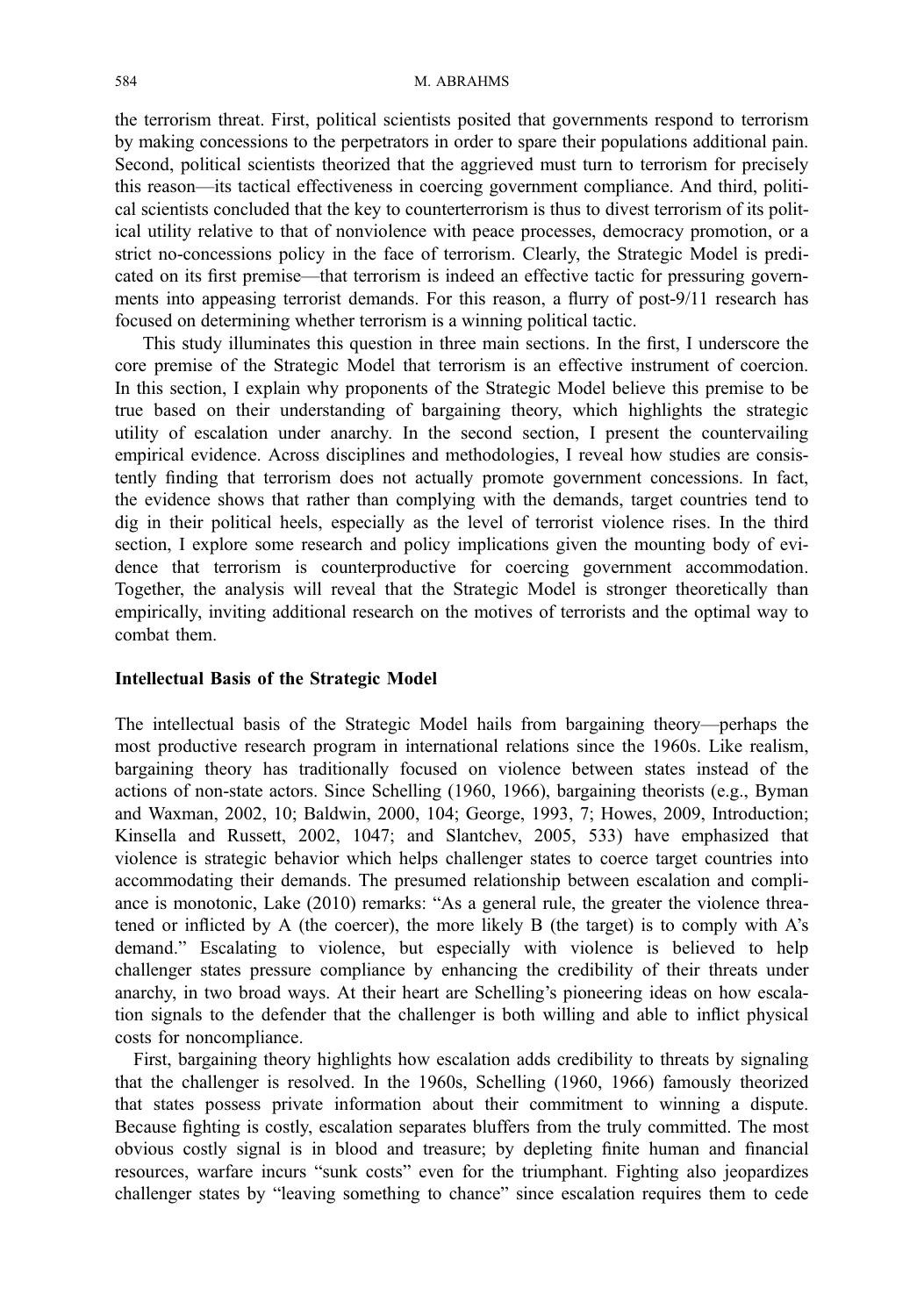control over the process and outcome of the conflict, generating an autonomous risk of ever costlier developments. Finally, escalation invites "audience costs" by offending constituencies of support beyond the target of the pressure.<sup>1</sup> In these ways, bargaining theory underscores that there are multiple costs to challenger states for escalating, which reveal resolve, enhance the credibility of their threats under anarchy, and thereby add pressure on defenders to relent.

Second, bargaining theorists highlight that escalation also lends credibility to threats by inflicting costs on the defender. Schelling (1966, 3) established that physical pain is the most credible signal of the challenger's "power to hurt" him in a world of asymmetric information. By employing a measure of force, the state reveals his threat is not empty. Powell (1990, 7) and others demonstrate how under anarchy, "A state's punitive capability is its ability to inflict costs on an adversary." Conversely, restraint in a crisis leaves uncertain whether the challenger is capable of inflicting costs on the defender for continued intransigence.<sup>2</sup> Crucially, bargaining theory predicts that challenger states will gain coercive leverage by raising the costs of resistance; this is because as rational actors, defenders are expected to become more pliant as their adversaries reveal heightened punishment capacity with larger amounts of pain.<sup>3</sup> According to what Daniel Drezner (2003, 645) calls "the basic narrative" of bargaining theory, coercion thereby succeeds through escalation, when the expected costs to the defender exceed his interest in resisting the demand. In sum, a key legacy of Schelling is that escalation helps to promote concessions by lending credibility to threats under anarchy, namely, by signaling that the challenger is both willing and able to punish for noncompliance.

Since the September 11, 2001, attacks, numerous political scientists (e.g., Berman and Laitin, 2008; Kydd and Walter, 2006; Lake, 2002; and Siegel and Young, 2009) have applied this familiar framework to non-state actors, particularly those that escalate to or with terrorism. Of course, states and non-state actors approach the decision to escalate from opposite structural conditions. The former normally bargain from a position of strength, whereas the latter are by definition in a position of weakness. The strategic logic is otherwise identical (Pape, 2003). Like states, non-state actors operate in a competitive international arena of incomplete information, where they too have an incentive to overstate their threats to achieve their preferences. By escalating—in this case, against civilians—terrorists also inflict costs on themselves and the target to display their commitment and punishment capacity. In this way, terrorists reveal the threat that they actually pose, raising pressure on targets to comply.

Political scientists (e.g., Berman and Laitin, 2008, 7; Kydd and Walter, 2006, 50-51) underscore how terrorism is costly to perpetrators in blood and treasure compared to their relying on less extreme tactical options, thus signaling resolve. Indeed, many scholars (e.g., Gould, 1995; Lichbach, 1998; Popkin, 1979; Tullock, 1971; Weinstein, 2007; and Wood, 2003) analyze terrorism as a collective action problem precisely because of the dangers in comparison to remaining on the sidelines or partaking in nonviolent resistance.<sup>4</sup> Terrorism also jeopardizes the perpetrators by leaving something to chance. Mueller's (2006) research in particular details how in the face of terrorism target countries

<sup>&</sup>lt;sup>1</sup>In Fearon's models e.g., 1997, these costs are not accrued unless the challenger backs down. On the microfoundations of audience costs, see Gartzke and Gleditsch 2004; Gowa 1999; Schultz 1998; Slantchez 2006; and Tomz 2007.

 $2^2$ For an explanation, see Walter 2009. For an application, see Nemeth 2009.

<sup>&</sup>lt;sup>3</sup>For an explanation, see Lebow 1996. For an application, see Pape 1996.

<sup>&</sup>lt;sup>4</sup>On the relative costs of partaking in violence, see Chenoweth 2010, 256-257. For a contrarian perspective, see Kalyvas and Kocher 2007.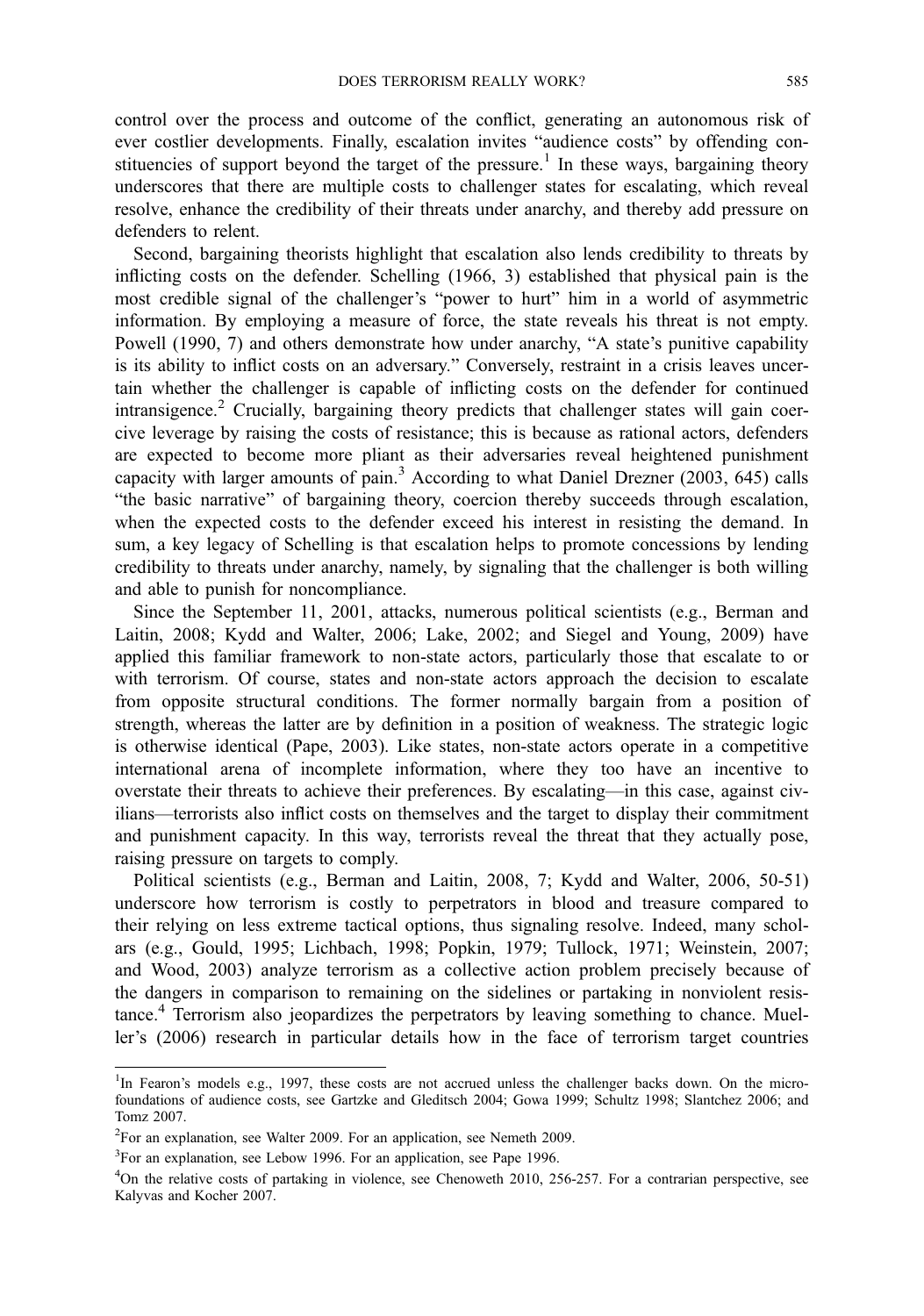tend to respond in an unpredictable, heavy-handed way. The historical record is replete with aggrieved parties escalating to or with terrorism, aware that the additional pain to the target would boost the odds of paying a prohibitively steep price.<sup>5</sup> In the early 1970s, the Jordanian government urged the Palestine Liberation Organization to refrain from attacking the Jewish state because the Israeli Defense Forces were liable to overreact (Dobson, 1974). Similarly, Afghan tribal leaders warned Osama bin Laden against carrying out the September 11 attacks due to uncertainty over the costliness of the American response (The 9/11 Commission, 2004, 251). Finally, political scientists (e.g., Laitin and Shapiro, 2008; Berman and Laitin, 2008, 7; Hultman, 2005; and Weinstein 2007, 206) point out that terrorism also entails substantial audience costs, perhaps more than any other tactic. The international community is generally more sympathetic to the given ends of terrorists than to their grisly means. Because of all these costs to non-state actors as identified in bargaining theory, scholars (e.g., Kydd and Walter 2006; Pape 2005; and Weinstein 2007) agree that using terrorism enhances the credibility of their threats by revealing resolve.

There is also little debate that terrorism inflicts costs on defenders, revealing the power to hurt them. Terrorism is a so-called "weapon of the weak," but only in the sense that its practitioners are non-state actors and thus less capable than their government foes. No empirical study (Fortna, 2011) demonstrates that weaker groups are somehow prone to terrorism. Consistent with bargaining theory, a plethora of studies (e.g., Abrahms, 2006, 2012; Asal and Rethemeyer, 2008; Bloom, 2004; Eilstrup-Sangiovanni and Jones, 2008; Gambetta, 2005; and Horowitz, 2010) shows that terrorism is positively associated with group capability. For this reason, formal models (e.g., Lapan and Sandler, 1993; Overgaard, 1994) commonly use terrorism as a proxy for group capability, with greater lethality signaling additional punishment capacity.

When political scientists apply bargaining theory to terrorism, they naturally predict that the violence will help non-state actors to coerce compliance, especially as the level of pain rises. Indeed, the most prominent exponents of the Strategic Model are invariably bargaining theorists. Kydd and Walter (2006, 59-60) assert, "Terrorism often works....the greater the costs a terrorist organization is able to inflict, the more credible its threat to inflict future costs, and the more likely the target is to grant concessions." Pape (2003, 28) likewise contends that terrorists aiming to exact concessions will try to kill as many people as possible because the apparent risk of future pain "maximizes the coercive leverage." Hoffman and McCormick (2004, 250) also draw explicitly on bargaining theory, predicting that terrorist groups should gain "leverage at the bargaining table" in proportion to the lethality of their attacks. This bargaining process is frequently modeled (e.g., Lapan and Sandler, 1993; Overgaard, 1994), with governments modifying their posterior positions of whether to comply based on the presumed resources of the perpetrators as reflected in the number of civilians killed. Mirroring the standard rationalist narrative applied to challenger states, defenders are expected to concede when the anticipated cost of the terrorism outweighs their interest in resisting the demands. As Pape (2005, 30) writes, terrorism succeeds politically by creating "mounting civilian costs to overwhelm the target state's interest in the issue in dispute and so to cause it to concede the terrorists' political demands." In the next section, however, I present growing empirical evidence that terrorism fails to induce government concessions and actually impedes them contra the predictions of bargaining theorists.

<sup>&</sup>lt;sup>5</sup>In fact, many scholars believe that groups adopt terrorism to provoke target countries. For an early exponent, see Fromkin 1975.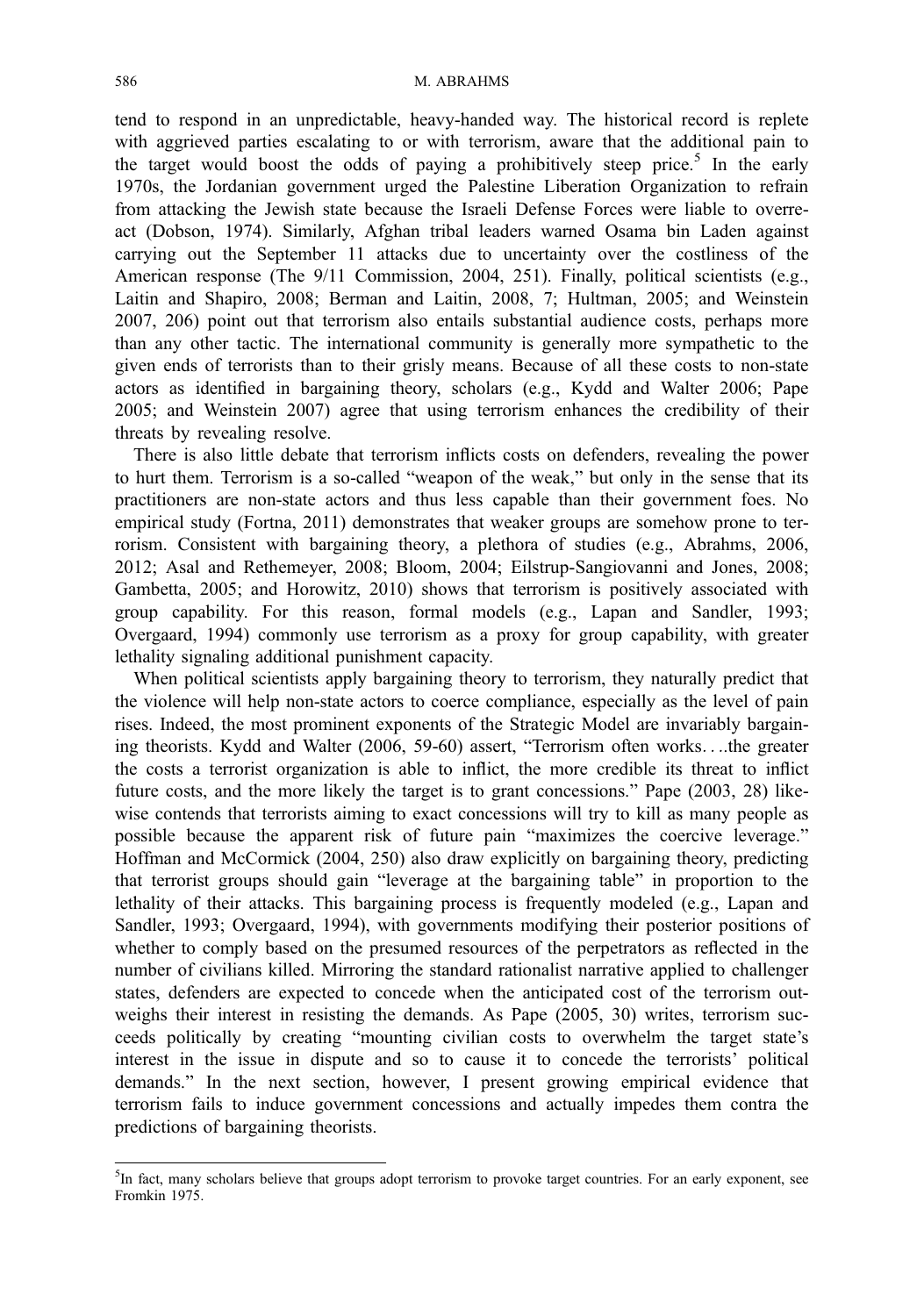### Empirical Research on Terrorism's Coercive Ineffectiveness

The Strategic Model's core premise that terrorism promotes government concessions rests on bargaining theory, not empirical analysis. In fact, for decades terrorism specialists have expressed skepticism that attacking civilians helps non-state actors to achieve their demands. In the 1970s, Laqueur (1976) published a paper entitled "The Futility of Terrorism" in which he claimed that terrorist groups seldom attain their political platforms. In the 1980s, Crenshaw (Crenshaw, 1988, 15) likewise observed that terrorists do not obtain their given political ends, and "Therefore one must conclude that terrorism is objectively a failure." Similarly, the RAND Corporation (Cordes et al., 1984, 49) remarked at the time that "Terrorists have been unable to translate the consequences of terrorism into concrete political gains...[I]n that sense terrorism has failed. It is a fundamental failure." In the 1990s, Held (1991, 70) asserted that the "net effect" of terrorism is politically counterproductive. Chai (1993, 99) declared that terrorism "has rarely provided political benefits" at the bargaining table. Schelling (1991, 20) agreed, proclaiming that "Terrorism almost never appears to accomplish anything politically significant." Since the September 11 attacks, a series of large-n observational studies has offered a firmer empirical basis. These indicate that although terrorism is chillingly successful in countless ways, coercing government compliance is not one of them.<sup>6</sup>

In 2006, I published in *International Security* a paper entitled "Why Terrorism Does Not Work," the first large-n study on terrorism's political effectiveness. The effectiveness of terrorism can measured in terms of its process goals or outcome goals. Process goals are intended to sustain the terrorist group by attracting media attention, scuttling organization-threatening peace processes, or boosting membership and morale often by provoking government overreaction. The outcome goals of terrorists, by contrast, are their stated political ends, such as the realization of a Kurdish homeland, the removal of foreign bases from Greece, or the establishment of Islamism in India. An important difference between process goals and outcome goals is that unlike the former, the latter can only be achieved with the compliance of the target government. The Strategic Model assumes that terrorism helps groups to achieve outcome goals, not process goals. For this reason, my study (Abrahms, 2006) assessed whether terrorism has indeed helped terrorist groups to achieve their strategic demands. To test this fundamental assumption, I analyzed the political plights of the twenty-eight Foreign Terrorist Organizations (FTOs), as designated by the U.S. State Department. The analysis yields two main findings. First, the FTO success rate is low—under ten percent—compared to other tactics. On average, the FTOs perpetrated terrorism for decades with few visible signs of political progress. Second, the successful FTOs used terrorism only as a secondary tactic. Terrorist groups often use a hybrid of tactics; all of the political winners directed their violence against military targets, not civilian ones. By disaggregating the FTOs by target selection, I therefore revealed the full extent to which terrorism—defined as attacks against civilian targets—has historically been a losing political tactic.

Jones and Libicki (2008) then examined a larger sample, the universe of known terrorist groups between 1968 and 2006. Of the 648 groups identified in the RAND-MIPT Terrorism Incident database, only 4 percent obtained their strategic demands. More recently, Cronin (2009) has reexamined the success rate of these groups, confirming that less than 5 percent prevailed. Suicide terrorism is usually more lethal than the conventional type, but

<sup>&</sup>lt;sup>6</sup>For the argument that terrorists derive utility from their actions even when governments refuse to grant concessions, see Abrahms 2008.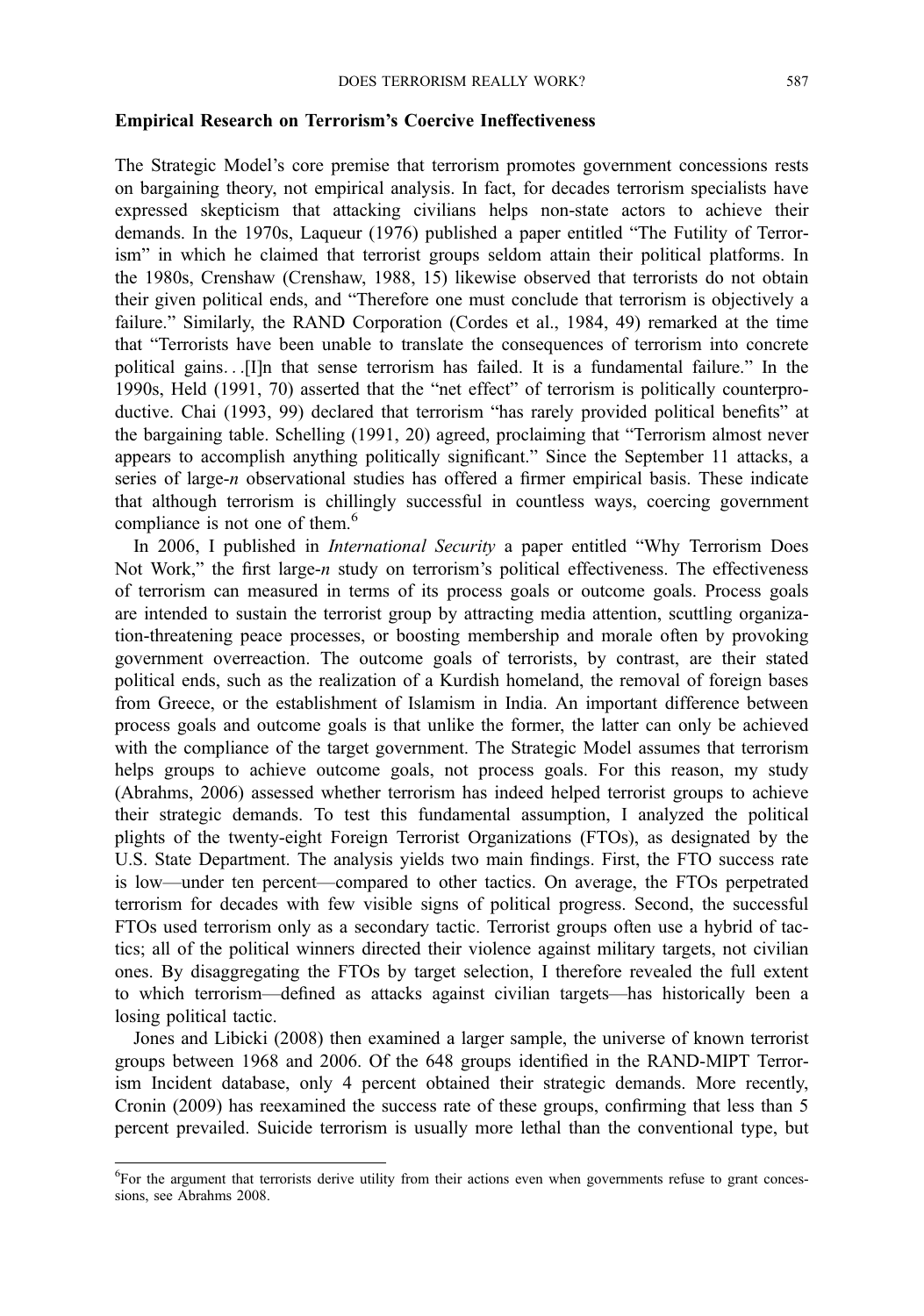its practitioners fail at an even higher rate (Abrahms, 2010). These low figures actually exceed the coercion rate, however, as terrorists may accomplish their demands for reasons other than civilian pain. In fact, all of the studies conclude that terrorism does not encourage concessions. In my 2006 study, I showed with structured case studies how the poor success rate is inherent to the tactic of terrorism itself. Jones and Libicki (2008, 32-33) contend that in the few cases in which terrorist groups have triumphed, "Terrorism had little or nothing to do with the outcome." <sup>7</sup> And Cronin (2009, 203) finds that the victorious have achieved their demands "despite the use of violence against innocent civilians [rather] than because of it," and that "The tactic of terrorism might have even been counterproductive." Hard case studies (Abrahms, 2010; Cronin, 2009; Dannenbaum, 2011; Moghadam, 2006; Neumann and Smith, 2007) have inspected the limited historical examples of clearcut terrorist victories, determining that these salient events were idiosyncratic, unrelated to the harming of civilians, or both.

Other recent studies confirm that terrorism is not epiphenomenal to political failure. Admittedly, terrorists are both weak actors relative to governments and known to express unrealistically expansive demands. But their harm to civilians consistently has an independent, negative impact on the odds of government compliance. Gaibulloev and Sandler (2009) analyze a dataset of international hostage crises from 1978 to 2005. They exploit variation in whether the hostage-takers escalate by killing the hostages instead of releasing them unscathed. The study finds that hostage-takers significantly lower the odds of achieving their demands by inflicting physical harm in the course of the standoff. The authors conclude that terrorists gain bargaining leverage from restraint, as escalating to "bloodshed does not bolster a negotiated outcome" (19). Scholars are divided over whether the definition of terrorism requires the violent act to inflict physical pain. Terrorism datasets often include all hostage incidents in which an aggrieved person or group issues a demand.<sup>8</sup> Yet many scholars (e.g., Bron, 1998; Goodwin, 2006) count an act as terrorism only in the event a measure of physical harm is inflicted, usually in the form of a civilian death. Those statistical results may therefore be interpreted as showing that escalating to terrorism or with terrorism hinders bargaining success.<sup>9</sup> Chenoweth and Stephan (2008, 2011) provide additional empirical evidence that meting out pain hurts non-state actors at the bargaining table. Their studies compare the coercive effectiveness of 323 violent and nonviolent resistance campaigns from 1900 to 2006. Like Gaibulloev and Sandler (2009), the authors find that refraining from bloodshed significantly raises the odds of government compliance even after tactical confounds are held fixed. These statistical findings are reinforced with structured incase comparisons highlighting that escalating from nonviolent methods of protest such as petitions, sit-ins, and strikes to deadly attacks tends to dissuade government compromise. Chenoweth and Stephan employ an aggregate measure of violence that incorporates both indiscriminate attacks on civilians and discriminate attacks on military personnel or other government officials, which are often differentiated from terrorism as guerrilla attacks (Abrahms 2006; Cronin 2009; and Moghadam 2006). Other statistical research (Abrahms, 2012, Fortna, 2011) demonstrates that when terrorist attacks are combined with such discriminate violence, the bargaining outcome is not additive; on the contrary, the pain to the population significantly decreases the odds of government concessions.

<sup>7</sup> For instance, several terrorist groups achieved national liberation by dint of the Soviet Union unraveling in the late 1980s.

<sup>8</sup> Major examples include the Global Terrorism Database (GTD) and the International Terrorism: Attributes of Terrorist Events (ITERATE) database.

<sup>&</sup>lt;sup>9</sup>On the difficulty of coding terrorism versus other asymmetric tactics, see Schmidt and Jongman 1988.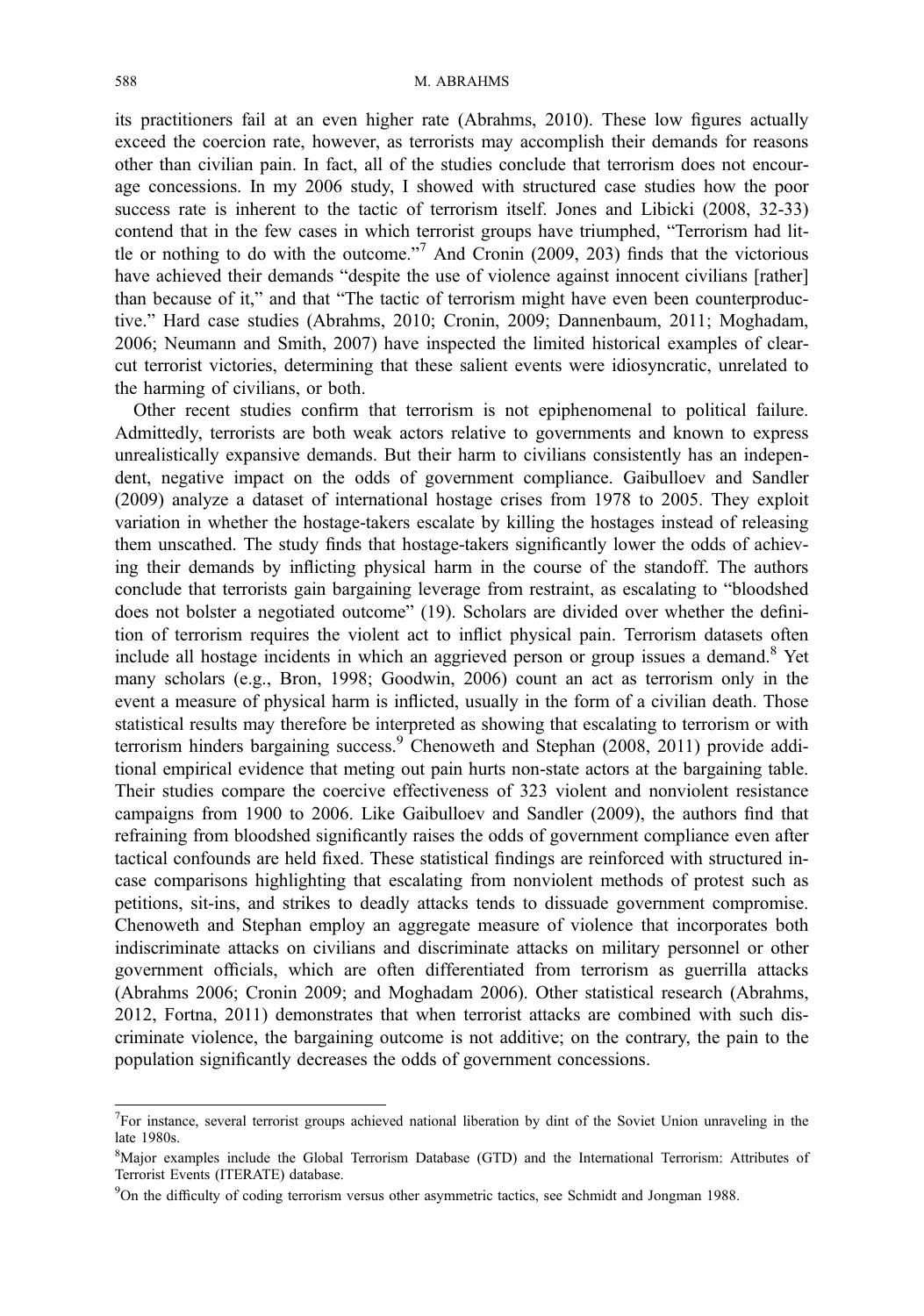All of those works are coercion studies, so they use bargaining outcomes as the dependent variable. But economists are finding complimentary results with public opinion data. Without exception, these studies show that terrorism does not cow citizens of target countries into supporting more dovish politicians. Quite the opposite, terrorism systematically raises popular support for right-wing leaders, who are less amendable to engaging with adversaries. In a couple of statistical papers, Berrebi and Klor (2006, 2008) demonstrate that terrorist fatalities within Israel significantly boost local support for right-bloc parties opposed to accommodation, such as the Likud. Other quantitative work goes even further, revealing that the most lethal terrorist incidents in Israel are the most likely to induce this rightward electoral shift. The authors (Gould and Klor, 2010, 1507) conclude that heightening the pain to civilians tends to "backfire on the goals of terrorist factions by hardening the stance of the targeted population." These trends do not appear to be Israel-specific.<sup>10</sup> Chowanietz (2010) analyzes variation in public opinion within France, Germany, Spain, the United Kingdom, and the United States from 1990 to 2006. For each target country, terrorist attacks have shifted the electorate to the political right in proportion to their lethality. More anecdotally, similar observations (Mueller, 2006, 184; Neumann and Smith, 2005, 587; Wilkinson, 1986, 52) have been registered after mass casualty terrorist attacks in Egypt, Indonesia, Jordan, the Philippines, Russia, and Turkey. Hewitt (1993, 80) offers this syllogism of how target countries typically respond: "The public favors hard-line policies against terrorism. Conservative parties are more likely to advocate hard-line policies. Therefore, the public will view conservative parties as the best." In a more recent summary of the literature, RAND (Berrebi, 2009, 189-190) also determines: "Terrorist fatalities, with few exceptions, increase support for the bloc of parties associated with a more-intransigent position. Scholars may interpret this as further evidence that terrorist attacks against civilians do not help terrorist organizations achieve their stated goals (e.g., Abrahms, 2006)." Psychologists (e.g., Jost 2006, 2008) have replicated these results in laboratory experiments, further ruling out the possibility of a selection effect driving the results.

Consistent with these quantitative studies, historical research (e.g., Cronin, 2009; Jones and Libicki, 2008) on terrorism is also finding that the standard governmental response is not accommodation, but provocation particularly after the bloodiest attacks. Perhaps unsurprisingly, the most notorious rebel leaders in modern history from Abdullah Yusuf Azzam to Regis Debray, Vo Nguyen Giap, Che Guevara, and Carlos Marighela admonished their foot-soldiers against targeting the population since the indiscriminate violence was proving counterproductive (Rapoport, 2004, 54-55; Weinstein, 2007, 30-31; and Wilkinson, 1986, 53, 59, 100, 112). In the months leading up to his death, even Osama bin Laden commanded his lieutenants to refrain from targeting Western civilians because in his view the indiscriminate violence was not having the desired effect on their governments ("Bin Laden against Attacks on Civilians, Deputy Says," Reuters, 25 February 2011). According to contemporary news accounts ("For Arab Awakening, Bin Laden Was Already Dead," Radio Free Europe, 4 May 2011), this growing consensus is behind the primacy of nonviolence over terrorism in the Arab Awakening engulfing the Middle East and North Africa.

As an object of empirical inquiry, terrorism is notorious for defying generalizations. But this unusual convergence of empirics across disciplines, methodologies, and salient events runs counter to bargaining theory. Contrary to the predictions of bargaining theorists, the

<sup>&</sup>lt;sup>10</sup>Gassebner, Jong-A-Pin, & Mireau 2008 find that escalating to terrorism or with terrorism helps non-state actors to remove incumbent leaders of target countries from political office. Unfortunately for the terrorists, however, target countries tend to become even less likely to grant concessions.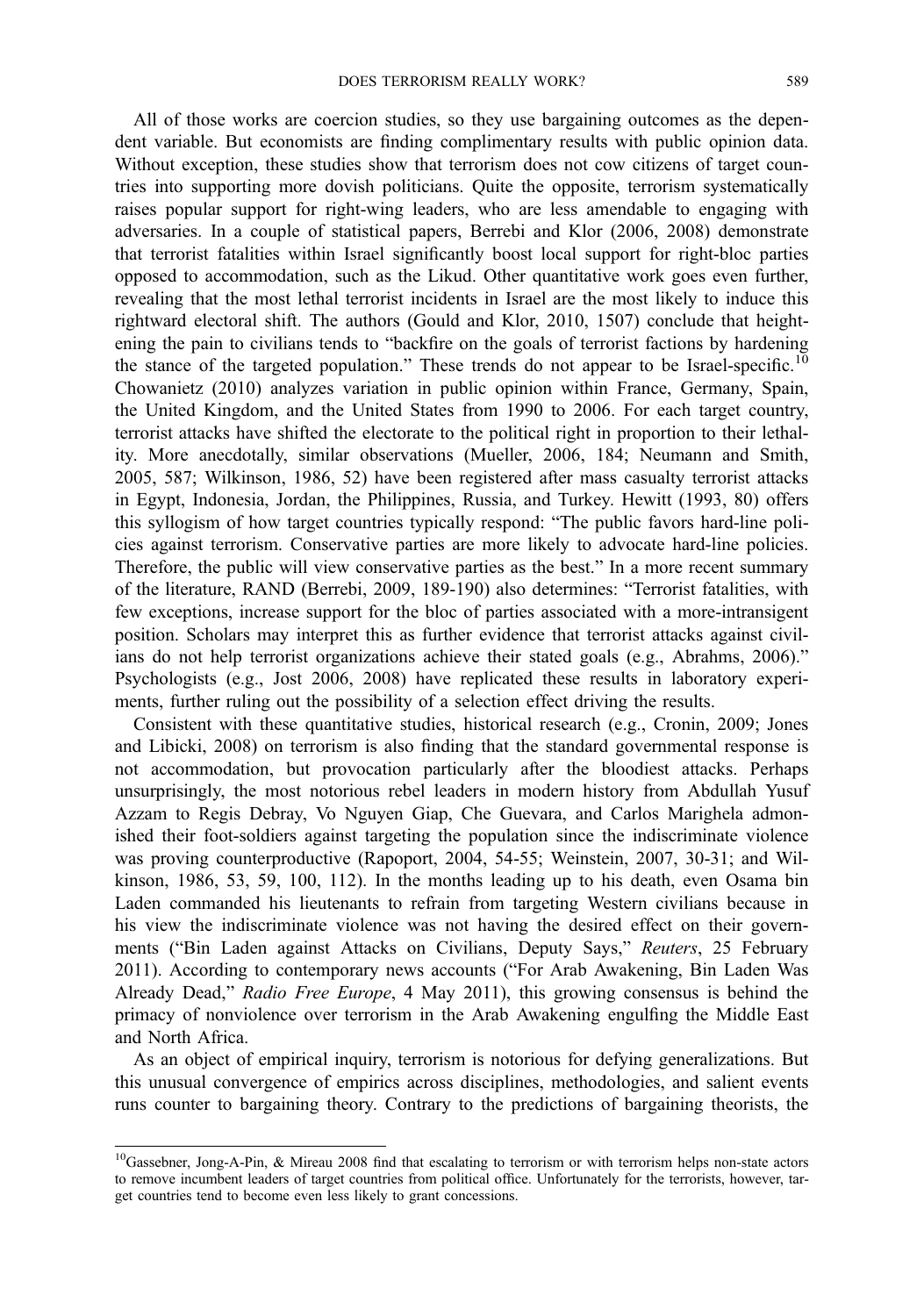evidence strongly indicates that escalating to terrorism or with terrorism is counterproductive for inducing government compliance, despite adding credibility to non-state threats. How much confidence should researchers place in the recent spate of studies on terrorism's political inefficacy? Skeptics may contend that a selection bias is driving the foregoing results rather than the use of terrorism per se. Admittedly, strategic actors do not employ tactics at random, inviting potential concern that the decision to adopt terrorism co-varies with other factors, which themselves lower the odds of political success. Most research on the topic, however, allays concern of such endogeneity with structured in-case studies, regression analysis, or controlled experiments. With the exception of poverty failing to predict terrorism, no other post-9/11 research finding is as robust. Indeed, even leading exponents of the Strategic Model are reversing their view that terrorism pays. Pape, for instance, claims in his 2005 book that terrorism is a "remarkable" instrument of coercion, yielding "significant" policy concessions over fifty percent of the time (64-65, 343). In his 2010 book, by contrast, Pape acknowledges that terrorism actually has "limited coercive power" (24). This emerging consensus raises copious research questions, with potentially important policy implications.

# Research and Policy Implications

First, why are countries so opposed to appeasing groups that target their civilians? Studies suggest that civilian targeting impedes government compliance even when the challengers are states. Overwhelmingly, the civilian victimization literature finds that states also fail to benefit at the bargaining table by targeting the population.<sup>11</sup> Caleb Carr (2001, 12) charts the rise and fall of empires and great powers based on their brutality towards civilians, providing numerous historical examples that "The nation or faction that resorts to warfare against civilians most quickly, most often, and most viciously is the nation or faction most likely to see its interests frustrated and, in many cases, its existence terminated." In their book on coercive bargaining, Byman and Waxman (2002, 65) reach a similar conclusion that indiscriminate bombings, sieges, scorched-earth campaigns, and the like have only "increased pressure on leaders not to concede," reducing the odds of government accommodation. More systematically, Pape (1996) surveys the universe of strategic bombing campaigns from the First World War to the 1990 Persian Gulf War. His analysis reveals that governments reach an inferior bargain when their campaigns target the population, an assessment reaffirmed in independent statistical analysis. In the most comprehensive and recent study, Cochran and Downes (2011) exploit variation in the use of civilian victimization campaigns on interstate war outcomes from 1816 to 2007. Their research shows that military leaders and politicians err in thinking that civilian victimization pays. Though obviously successful in stamping out countless civilians, indiscriminate bombings, sieges, missile strikes, and other painful methods against the population do not yield a superior settlement regardless of the costs.

Future research should investigate why countries are so reluctant to make concessions when their populations are the focus of attack. One possibility is that governments resist compliance to avoid incentivizing this extreme behavior. Since Hobbes, social contract theorists have emphasized that the main task of government is to defend the population. If so, then perhaps governments are uniquely opposed to rewarding violence against it. Another explanation is that civilian targeting fails because it offends our moral sensibilities and is hence regarded as an illegitimate political instrument. To test this hypothesis, researchers

<sup>&</sup>lt;sup>11</sup>For a thorough review, see Downes 2008.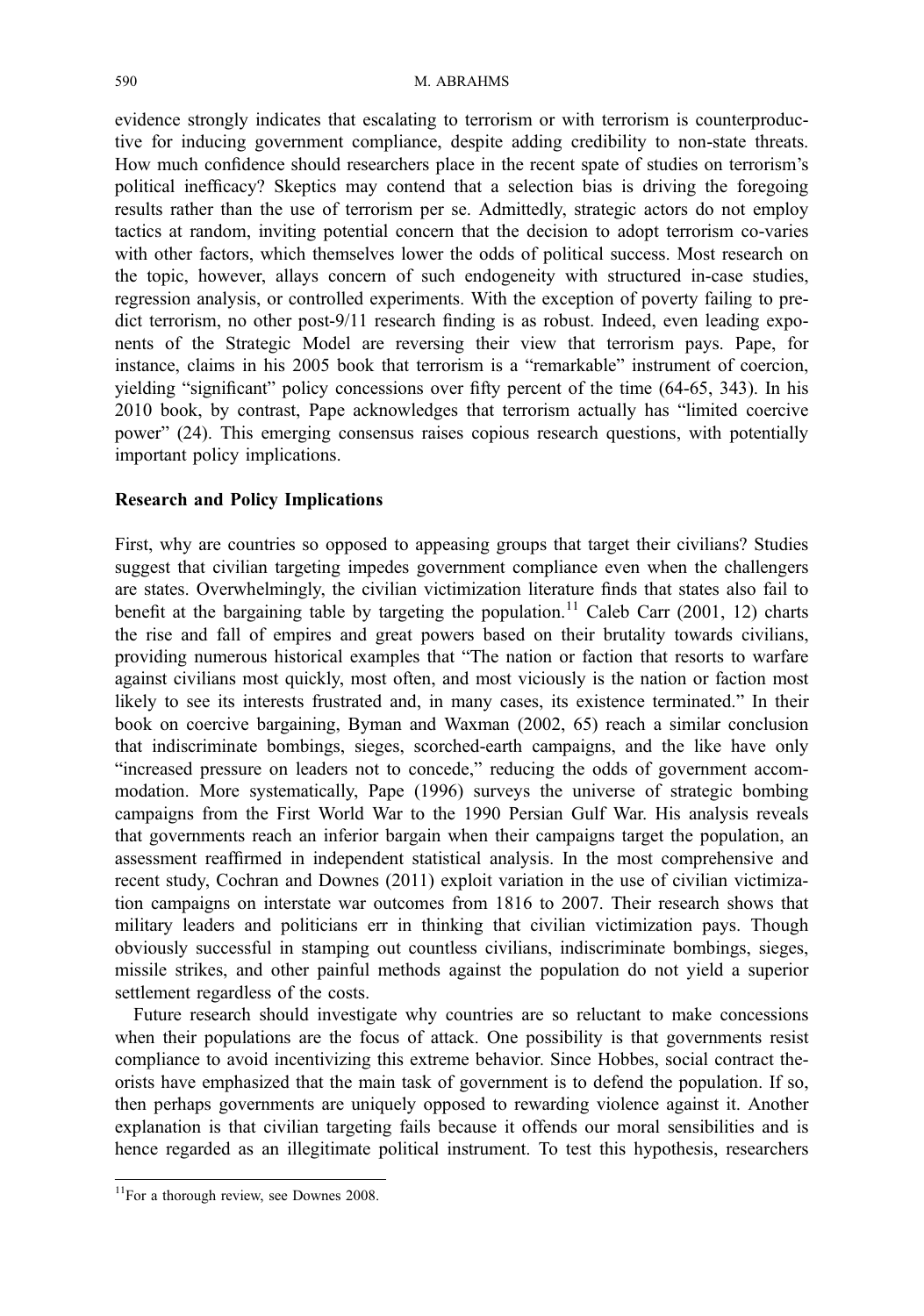might examine whether the political utility of terrorism has diminished over time, and conversely, whether nonviolent protest is achieving unprecedented political returns, as Steven Pinker (2011) suspects. A final explanation is a psychological one advanced in "Why Terrorism Does Not Work" (Abrahms, 2006). In principle, terrorism succeeds politically by conveying to the target that complying with the demands is cheaper than resisting them. Via structured within-case studies, however, I demonstrate that the means of non-state actors are not fully independent from their perceived ends. When non-state actors adopt terrorism, target countries tend to conclude that they harbor correspondingly extreme preferences, closing off a bargaining space even when the demands are surprisingly moderate in nature. Within Israel, for instance, terrorist incidents increase perceptions among the electorate that the Palestinians are motivated not to achieve the more modest goal of a two-state solution, but to harm Israelis as an end in itself. Similarly, separatist terrorism within Russia has convinced the population that the Chechens are bent on harming it, notwithstanding their persistent demands for independence. In a controlled setting, experimental research should further test how the extreme means of international actors inform perceptions of their presumed ends, as well as the implications for bargaining theory. If defenders tend to infer the extremeness of challengers' preferences directly from their tactics, escalation would render their vow to remove the pain unbelievable, creating a credible commitment problem.

Second, terrorism's suboptimal political return raises new questions about why its practitioners perpetrate it. The Strategic Model posits that because terrorism is an effective instrument of coercion, the aggrieved must adopt this tactic for the concessions. If terrorism serves to impede them, however, then why employ this tactic? A theoretical possibility is that terrorists are simply irrational or insane. Yet psychological assessments (see Atran 2004; Berrebi 2009; Euben 2007; Horgan 2005; Merari 2006; and Victoroff 2005) of terrorists indicate that they are cognitively normal. An alternative explanation with superior empirical support is that terrorists simply overestimate the coercive effectiveness of their actions. By most definitions, terrorism is directed against civilian targets, not military ones (Abrahms 2006; Ganor 2002; Goodwin 2006; Hoffman 2006; Schmid and Jongman  $2005$ ).<sup>12</sup> When bargaining theorists point to cases of successful terrorist campaigns, however, their examples are usually of guerrilla campaigns, such as the U.S. and French withdrawals from Lebanon after the 1983 Hezbollah attacks on their military installations. Interestingly, Osama bin Laden also referenced historically successful guerrilla campaigns as proof that terrorist campaigns would prevail. Content analysis of bin Laden's statements reveals that the 9/11 attacks were intended to emulate three salient guerrilla victories in particular: the aforementioned U.S. and French withdrawals from Lebanon in the early 1980s, the Soviet withdrawal from Afghanistan in the late 1980s, and the U.S. withdrawal from Somalia in 1994, despite the fact that these campaigns were directed against military personnel, not civilians. Hamas leaders make the same mistake; they often cite the U.S. and French withdrawals from Lebanon as evidence that blowing up Egged buses in Jerusalem will likewise force the Israelis to cave. According to Wilkinson (1986, X, 53, 85), international terrorism began in the late 1960s because emulators tried to replicate the political successes of the anti-colonial struggles. This failure to disaggregate military targeting from civilian targeting obfuscates an important historical lesson: the former often induces concessions, whereas the latter tends to elicit the opposite response—provocation. If terrorists, like many political scientists, fail to appreciate the divergent political effects of civilian versus military targeting, then successful guerrilla campaigns may continue to

<sup>&</sup>lt;sup>12</sup>Admittedly, this distinction can blur with respect to passive military targets.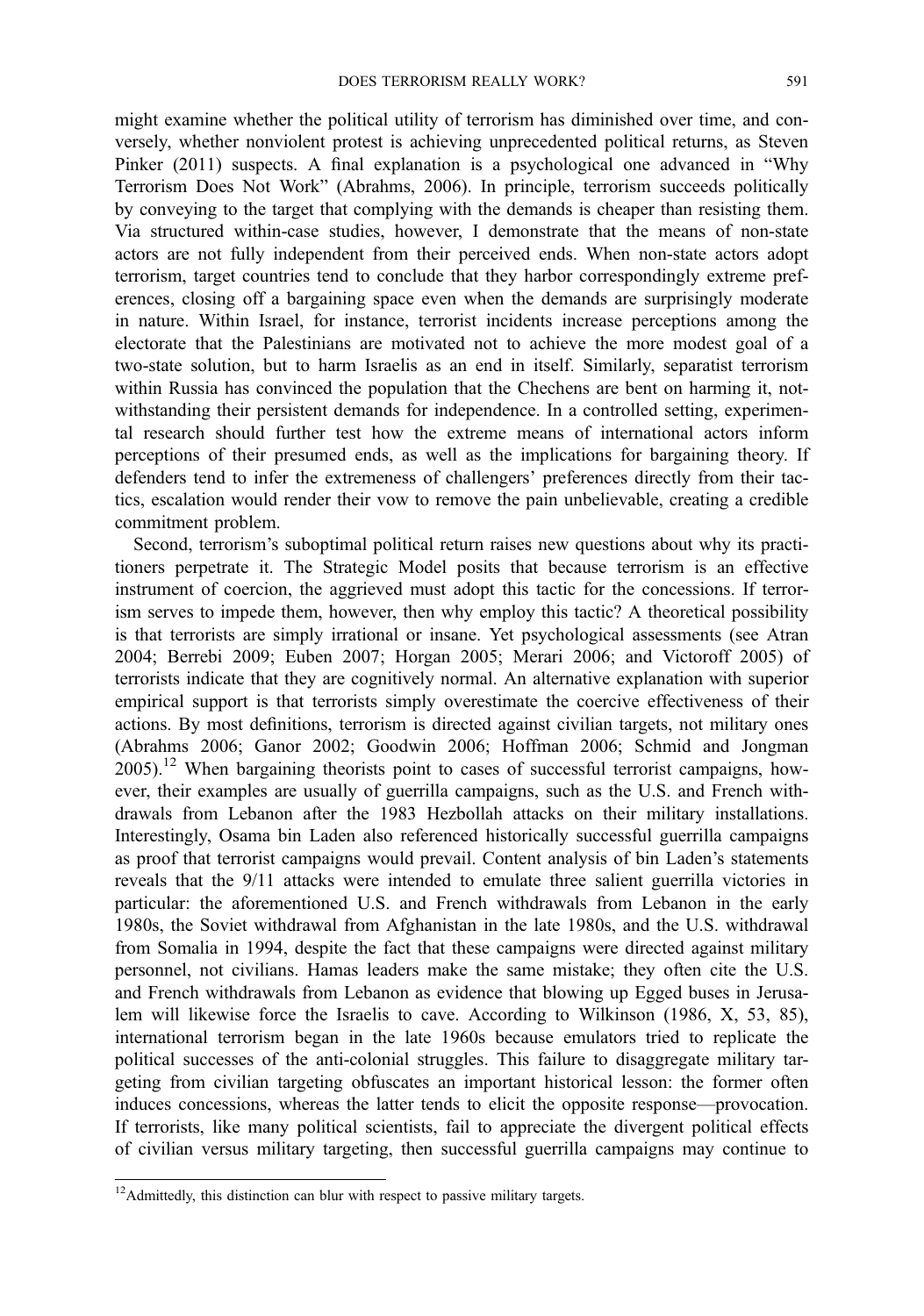spur aggrieved parties to take up arms against the population, with opposite results. Future research should further test whether successful guerrilla campaigns indeed increase the likelihood of terrorist campaigns among misguided emulators.

Another possibility is that terrorist groups attack civilians due to poor organizational discipline. In the military, militia are more likely to attack the population than are special forces. Considerable variation of personnel also exists within terrorist groups, perhaps leading foot-soldiers to prey on civilians even when leaders of the organization recognize the benefits of greater selectivity. To test this hypothesis, future research might investigate whether horizontally-structured networks are more likely to target civilians than are vertical organizations, with stronger leadership at the top. Similarly, researchers might examine whether targeted assassination leads to less discriminate violence.

A final explanation is that terrorists derive utility from their actions regardless of whether governments comply politically. This interpretation is consistent with the emerging body of evidence that although terrorism is ineffective for achieving outcome goals, terrorism is indeed effective for achieving process goals (e.g., Abrahms 2008; Arce and Sandler, 2007, 2010; Bloom, 2005; Kydd and Walter 2002). Whereas terrorist acts generally fail to promote government concessions, the violence against civilians can perpetuate the terrorist group by attracting media attention, spoiling peace processes, and boosting membership, morale, cohesion, and external support.

Finally, terrorism's abysmal track-record in coercing concessions raises important questions about not only the motives of its practitioners, but by extension, the optimal way to combat them. Recall that the Strategic Model rests on three claims: (1) terrorism helps non-state actors to coerce government concessions; (2) rational groups therefore turn to terrorism to achieve their political platform; and (3) the international community can thus combat terrorism by divesting its political utility relative to nonviolence with peace processes, democracy promotion, or a strict no-concessions policy in the face of terrorism. If terrorists are motivated mainly to achieve apolitical goals, then such countermeasures are unlikely to work on any systematic basis. Indeed, terrorists tend to ramp up their attacks during peace processes, precluding concessions (see Kydd and Walter, 2002). Democracies are widely seen as the preferred hosts for terrorist groups (Abrahms, 2007). And clearly, withholding concessions does not deter terrorists from committing the violence. Future research should continue to probe the utility terrorists derive from their actions. Only then will the international community be positioned to eliminate the lingering appeal.

### References

- Abrahms, Max. Forthcoming 2012. The Political Effectiveness of Terrorism Revisited. Comparative Political Studies.
- Abrahms, Max. (2010) Dying for Nothing? The Political Ineffectiveness of Suicide Terrorism. In Debating Terrorism Counterterrorism, edited by Stuart Gottlieb. Washington, DC: Congressional Quarterly.
- Abrahms, Max. (2008) What Terrorists Really Want: Terrorist Motives and Counterterrorism Strategy. International Security 4 78–105.
- Abrahms, Max. (2007) Why Democracies Make Superior Counterterrorists. Security Studies 16 223–253.
- Abrahms, Max. (2006) Why Terrorism Does Not Work. International Security 31 42–78.
- Arce, Daniel. and Sandler, Todd. (2010) Terrorist Spectaculars: Backlash Attacks and the Focus of Intelligence. Journal of Conflict Resolution 54 354-373.
- Arce, Daniel. and Sandler, Todd. (2007) Terrorist Signaling and the Value of Intelligence. British Journal of Political Science 37 576–586.
- Asal, Vitor. and Rethemeyer, R. Karl. (2008) The Nature of the Beast: Organizational Structures and the Lethality of Terrorist Attacks. Journal of Politics 70 437–449.
- Atran, Scott (2004) Trends in Suicide Terrorism: Sense and Nonsense. Paper presented to World Federation of Scientists Permanent Monitoring Panel on Terrorism, Erice, Sicily, August.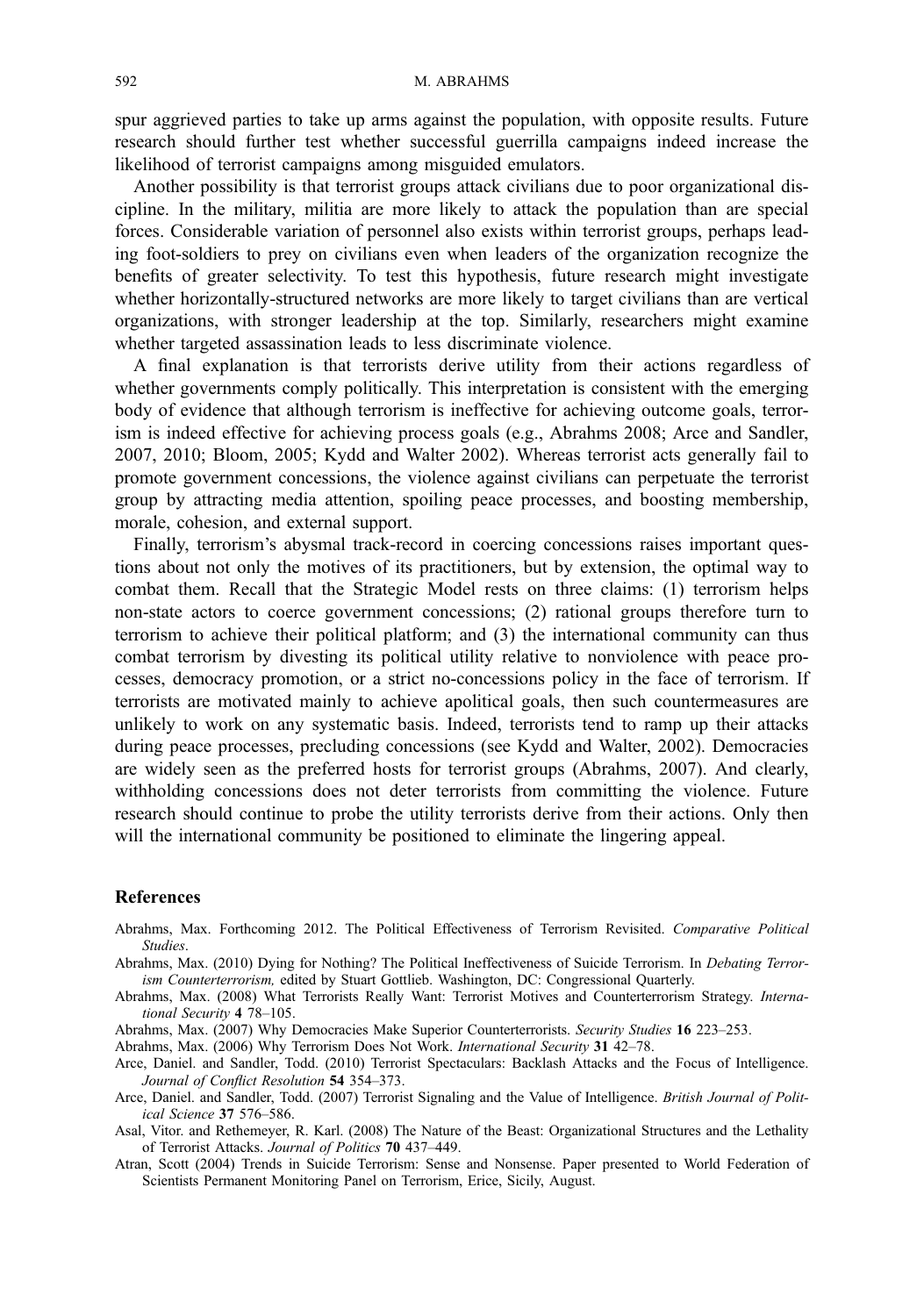Baldwin, David A. (2000) The Sanctions Debate and the Logic of Choice. *International Security* 24 80–107.

- Berman, Eli. and Laitin, David D. (2008) Religion, Terrorism and Public Goods: Testing the Club Model. Journal of Public Economics 92 1942–1967.
- Berrebi, Claude. (2009) The Economics of Terrorism and Counterterrorism: What Matters and Is Rational-Choice Theory Helpful? In Social Science for Counterterrorism: Putting the Pieces Together, edited by Paul K. Davis and Kim Cragin. Santa Monica, Calif: RAND.
- Berrebi, Claude. and Klor, Esteban F. (2008) Are Voters Sensitive to Terrorism: Direct Evidence from the Israeli electorate. American Political Science Review 102 279–301.
- Berrebi, Claude. and Klor, Esteban F. (2006) On Terrorism and Electoral Outcomes: Theory and Evidence from the Israeli-Palestinian Conflict". Journal of Conflict Resolution 50(6) 899-925.
- Bloom, Mia M. (2004) Palestinian Suicide Bombing: Public Support, Market Share, and Outbidding. Political Science Quarterly 119 61–88.
- Byman, Daniel and Waxman, Matthew. (2002) The Dynamics of Coercion: American Foreign Policy and the Limits of Military Might. New York: Cambridge University Press.
- Carr, Caleb. (2001) The Lessons of Terror: A History of Warfare against Civilians. New York: Random House.
- Chenoweth, Erica and Stephan, Maria J. (2011) Why Civil Resistance Works: The Strategic Logic of Nonviolent Conflict. New York: Columbia Press.
- Chenoweth, Erica and Lawrence, Adria. (2010) Mobilization and Resistance: A Framework for Analysis. In Rethinking Violence: States, Non-State Actors in Conflict, edited by Erica Chenoweth and Adria Lawrence. Cambridge, Mass: MIT Press.
- Chowanietz, Christophe. (2010) Rallying Around the Flag or Railing Against the Government? Political Parties' Reactions to Terrorist Acts. Party Politics 2 111–142.
- Cochran, Kathryn McNabb, and Alexander B. Downes. 2011. It's a Crime, but Is It a Blunder? The Efficacy of Targeting Civilians in War. Working paper: Duke University.
- Cronin, Audrey Kurth. (2009) How Terrorism Ends. Princeton, NJ: Princeton University Press.
- DeNardo, James. (1985) Power in Numbers: The Political Strategy of Protest and Rebellion. Princeton, NJ: Princeton University Press.
- Drezner, Daniel W. (2003) The Hidden Hand of Economic Coercion. International Organization 57 643–659.

Eilstrup-Sangiovanni, Mette. and Jones, Calvert. (2008) Assessing the Dangers of Illicit Networks: Why al-Qaida May Be Less Threatening Than Many Think. *International Security* 33 7–44.

Euben, Roxanne L. (2007) Review Symposium: Understanding Suicide Terror. Perspectives on Politics 5 118–140.

Fearon, James D. (1995) Rationalist Explanations for War. International Organization 29 379–414.

- Fearon, James D. (1994a) Signaling Versus the Balance of Power and Interests: An Empirical Test of a Crisis Bargaining Model. Journal of Conflict Resolution 38 236–269.
- Fearon, James D. (1994b) Domestic Political Audiences and the Escalation of International Disputes. American Political Science Review 88 577–592.
- Fearon, James D. and Laitin, David D. (2003) Ethnicity, Insurgency, and Civil War. American Political Science Review 97 75–90.
- Fortna, Page (2011) Do Terrorists Win? Rebels' Use of Terrorism and Civil War Outcomes. Paper presented at the Miller Center of Public Affairs, University of Virginia , Charlottesville, VA.
- Gaibulloev, Khusrav. and Sandler, Todd. (2009) Hostage Taking: Determinants of Terrorist Logistical and Negotiation Success. Journal of Peace Research 46 739–756.
- Gambetta, Diego. (2005) Can We Make Sense of Suicide Missions? In Making Sense of Suicide Missions, edited by Diego Gambetta. Oxford: Oxford University Press.
- Ganor, Boaz. (2002) Defining terrorism: Is one man's terrorist another man's freedom fighter? Police Practice and Research: An International Journal 3 287–304.
- Gassebner, Martin., Jong-A-Pin, Richard and Mireau, Jochen O. (2008) Terrorism and Electoral Accountability: One Strike, You're Out. Economics Letters 100 126–129.
- George, Alexander. (1991) Forceful Persuasion: Coercive Diplomacy as an Alternative to War. Washington, D.C.: United States Institute of Peace.
- George, Alexander and Simons, William. (1994) The Limits of Coercive Diplomacy: Second Edition. Boulder, Colorado: Westview Press, Inc.
- Goodwin, Jeff. (2006) A Theory of Categorical Terrorism. Social Forces 84 2027–2046.
- Gould, Eric D. and Klor, Esteban F. (2010) Does Terrorism Work? Quarterly Journal of Economics 125 1459–1510. Gould, Roger V. (1995) Insurgent Identities: Class, Community, and Protest in Paris from 1848 to the Commune.
- Chicago: University of Chicago.
- Held, Virginia. (1991) Terrorism, Rights, and Political Goals. In Violence, Terrorism, and Justice, edited by R.G. Frey and Christopher W. Morris. Cambridge: Cambridge University Press.
- Hewitt, Christopher. (1993) The Consequences of Political Violence. Aldershot: Dartmouth.
- Hoffman, Bruce. (2006) Inside terrorism, revised and expanded edition. New York: Columbia University Press.
- Hoffman, Bruce. and McCormick, Gordon H. (2004) Terrorism, Signaling and Suicide Attack. Studies in Conflict and Terrorism 27 243–281.
- Horgan, John. (2005) The Social and Psychological Characteristics of Terrorism and Terrorists. In Root Causes of Terrorism: Myths, Realities and Ways Forward, edited by Tore Bjorgo. New York: Taylor and Francis.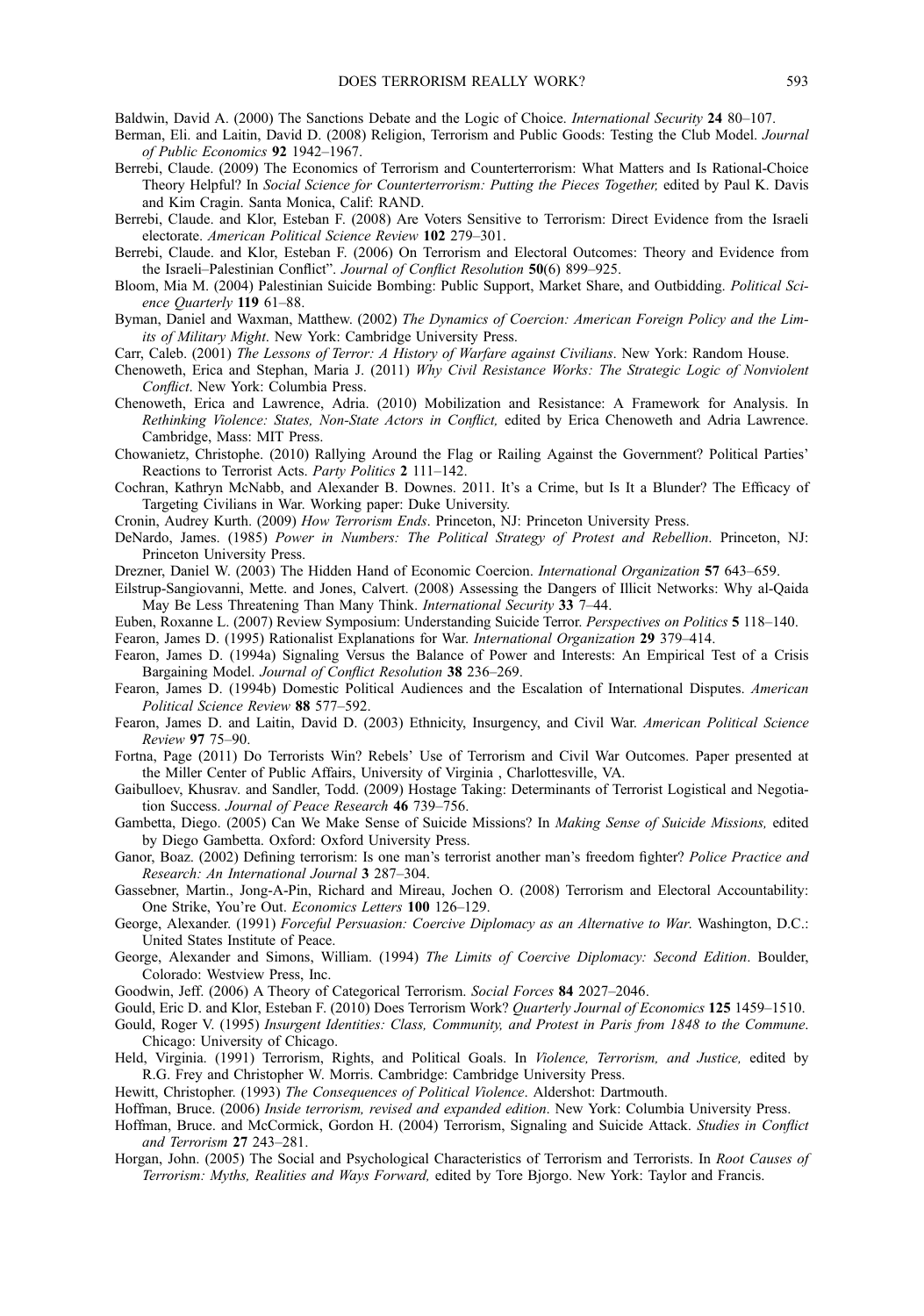- Horowitz, Michael C. (2010) Nonstate Actors and the Diffusion of Innovations: The Case of Suicide Terrorism. International Organization 64 33–64.
- Hultman, Lisa (2005) Killing Civilians to Signal Resolve: Rebel Strategies in Intrastate Conflicts. Paper presented at the annual meeting of the American Political Science Association, September 3, Washington, DC.
- Kydd, Andrew H. and Walter, Barbara F. (2002) Sabotaging the peace: The politics of extremist violence. International Organization 56 263–296.
- Kydd, Andrew H. and Walter, Barbara F. (2006) The Strategies of Terrorism. International Security 31 49–80.
- Laitin, David D. and Shapiro, Jacob N. (2008) The Sources of Terrorism: An Ecological and Organizational Perspective. In Terrorism, Economic Development, and Political Openness, edited by Philip Keefer and Norman Loayza. New York: Cambridge University Press.
- Lake, David A. (2010) Authority, Coercion, and Power in International Relations. Paper presented at the Annual Meeting of the American Political Science Association, September 2–5, Washington, DC.
- Lapan, Harvey E. and Sandler, Todd (1993) Terrorism and Signaling. *European Journal of Political Economy* 9 383–397.
- Merari, Ariel. (2006) Psychological Aspects of Suicide Terrorism. In Psychology of Terrorism, edited by Bruce Bongar et al. New York: Oxford University Press.
- Moghadam, Assaf. (2006) Suicide terrorism, occupation, and the globalization of martyrdom: A critique of dying to win. Studies in Conflict and Terrorism 29 707–729.
- Mueller, John. (2006) Overblown: How Politicians and the Terrorism Industry Inflate National Security Threats and Why We Believe Them. New York: Free Press.
- Neumann, Peter R. and Smith, Michael L.R. (2007) The Strategy of Terrorism: How It Works and Why It Fails. New York: Routledge.
- -, 2005. Strategic Terrorism: The Framework and its Fallacies. Journal of Strategic Studies 28: No. 4 (Aug 2005), 571–595.
- Overgaard, Per Baltzer. (1994) The Scale of Terrorist Attacks as a Signal of Resources. Journal of Conflict Resolution 38 452–478.
- Pape, Robert A. (2005) Dying to Win: The Strategic Logic of Suicide Terrorism. New York: Random House.
- Pape, Robert A. (2003) The Strategic Logic of Suicide Terrorism. American Political Science Review 97 243–361.
- Pape, Robert A. (1996) Bombing to Win: Air Power and Coercion in War. Ithaca, NY: Cornell University Press.
- Pape, Robert A. and Feldman, James K. (2010) Cutting the Fuse: The Explosion of Global Suicide Terrorism and How to Stop It. Chicago: University of Chicago Press.
- Pinker, Steven. (2011) The Better Angels of Our Nature: Why Violence Has Declined. New York: Viking.
- Powell, Robert. (1999) In the Shadow of Power: States and Strategies in International Politics. Princeton, N.J.: Princeton University Press.
- Powell, Robert. (1990) Nuclear Deterrence Theory: The Search for Credibility. Cambridge: Cambridge University Press.
- Powell, Robert. (1985) The Theoretical Foundations of Strategic Nuclear Deterrence. Political Science Quarterly 100 75–96.
- Powell, Robert. (1987) Crisis Bargaining, Escalation, and MAD. American Political Science Review 81 717-35.
- Press, Daryl. (2005) Calculating Credibility: How Leaders Assess Military Threats. Ithaca, N.Y.: Cornell Press.
- Rapoport, David C. (2004) The Four Waves of Modern Terrorism. In Attacking Terrorism, edited by Audrey Cronin and James Ludes. Washington, DC: Georgetown University Press.
- Reiter, Dan. (2003) Exploring the Bargaining Model of War. Perspectives on Politics 1 27–43.
- Rose, William., Murphy, Rysia and Abrahms, Max. (2007) Correspondence. Does Terrorism Ever Work? The 2004 Madrid Train Bombings. International Security 32 185–192.
- Schelling, Thomas C. (1991) What Purposes Can International Terrorism Serve? In *Violence, Terrorism, and Jus*tice, edited by Raymond Gillespie Frey and Christopher W. Morris. New York: Cambridge University Press.
- Schelling, Thomas C. (1966) Arms and Influence. New Haven, Conn.: Yale.
- Schelling, Thomas C. (1960) The Strategy of Conflict. Cambridge, MA: Harvard.
- Schmid, Alex P. and Jongman, Albert J. (2005) Political terrorism: A new guide to actors, authors, concepts, data bases, theories and literature. New Brunswick, N.J.: Transaction Books.
- Siegel, David A. and Young, Joseph K. (2009) Simulating Terrorism: Credible Commitment, Costly Signaling, and Strategic Behavior. PS: Political Science and Politics 42 765–771.
- Stephan, Maria J. and Chenoweth, Erica (2008) Why Civil Resistance Works: The Strategic Logic of Nonviolent Conflict. International Security 33 7–44.
- Taylor, Bron. (1998) Religion, Violence and Radical Environmentalism: From Earth First! to the Unabomber to the Earth Liberation Front. Terrorism and Political Violence 10 1–42.
- Victoroff, Jeff. (2005) The Mind of the Terrorist: A Review and Critique of Psychological Approaches. Journal of Conflict Resolution 49 3–42.
- Walter, Barbara F. (2009) Bargaining Failures and Civil War. Annual Review of Political Science 12 243–261.
- Weinstein, Jeremy. (2007) Inside Rebellion: The Politics of Insurgent Violence. New York: Cambridge University Press.
- Wilkinson, Paul. (1986) Terrorism and the Liberal State. London: Macmillan.